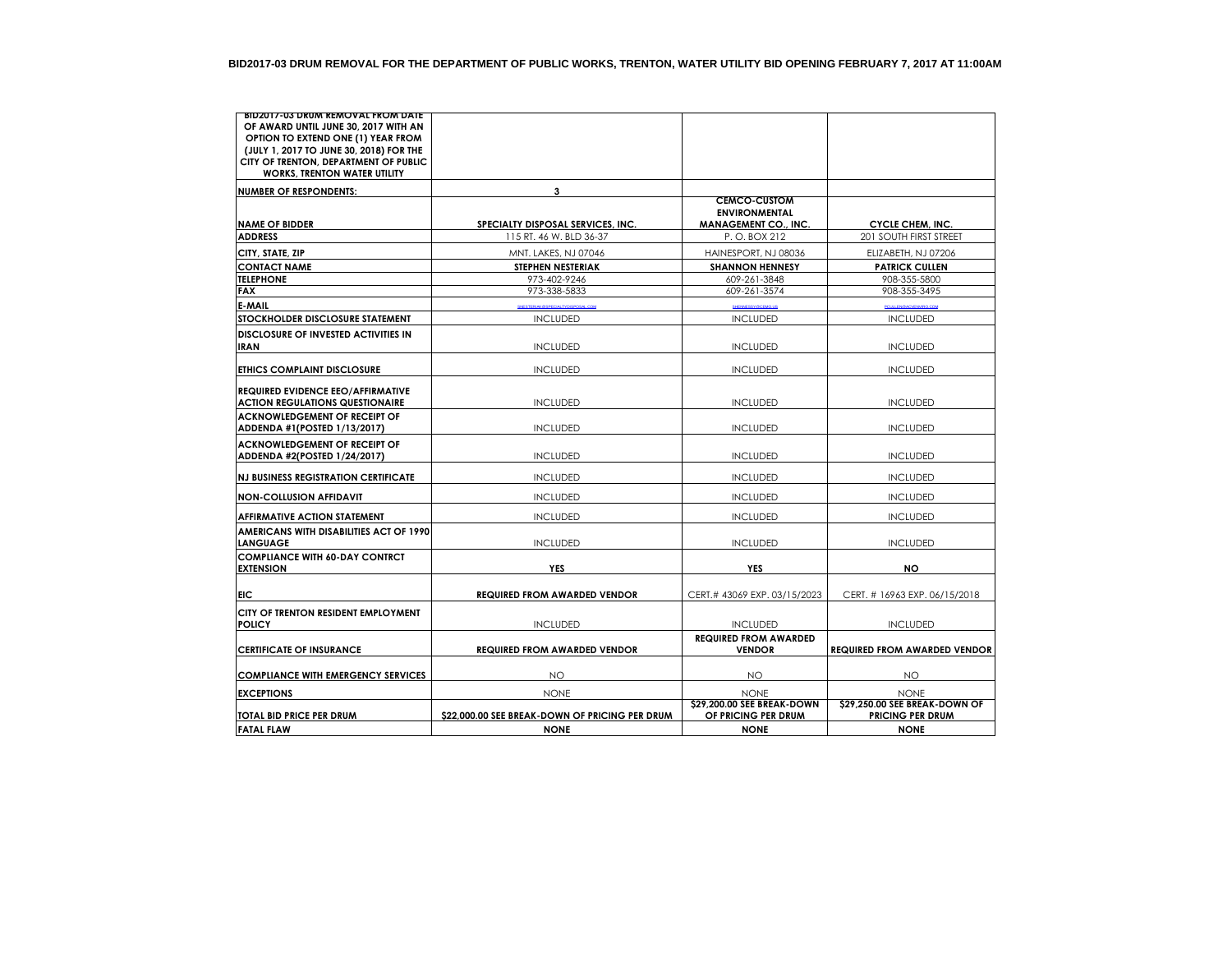# **PROPOSAL**

# THE UNDERSIGNED SHALL FURNISH AND DELIVER TO TRENTON WATER WORKS, WATER FILTRATION PLANT, NEW JERSEY STATE HIGHWAY ROUTE 29, TRENTON, NEW JERSEY. EMPTY DRUM REMOVAL AS PER SPECIFICATIONS LISTED BELOW FROM DATE OF AWARD UNTIL JUNE 30, 2017 WITH AN OPTION TO EXTEND ONE (1) YEAR FROM (JULY 1, 2017 TO JUNE 30, 2018).

| <b>DESCRIPTION</b>                                                                         | <b>PRICE PER DRUM</b> | <b>TOTAL BID PRICE</b> |
|--------------------------------------------------------------------------------------------|-----------------------|------------------------|
| 200 empty 55 gallon Plastic drums                                                          | 10,00                 | 2000.00                |
| Alternative price for allowance of 100<br>Plastic drums w/more than 3 inches of<br>polymer | 6300                  | 6300.00<br>\$          |
| Alternative price for allowance of 100<br>Plastic drums w/more than 1 inches of            | 34,00                 | 3400,00<br>\$          |
| polymer<br>400 empty 55 gallon Metal drums                                                 | $\omega o$            | 2800.00<br>\$          |
| Alternative price for allowance of 50<br>Metal drums w/more than 3 inches of<br>polymer    | 40,00                 | 4500,00                |
| Alternative price for allowance of 50<br>Metal drums w/more than 1 inches of               | 60,00<br>\$           | 3000,00<br>\$          |

polymer

Respectfully Subm (Signature)

Services INC Company)

Vesterak Person to Contact:

973 402 9246 Telephone Number: Prices shall remain firm for the length of this contract.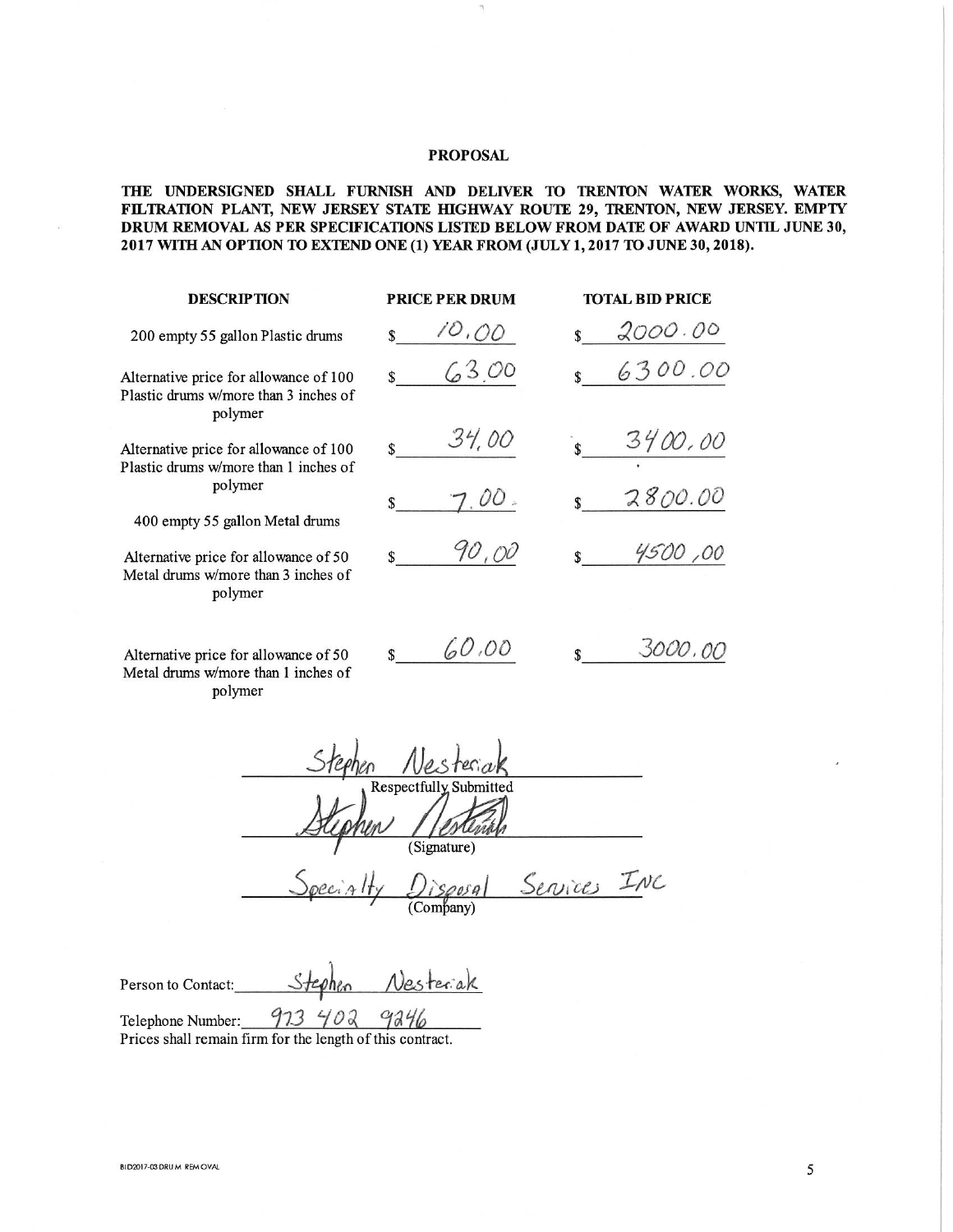# **PROPOSAL**

# THE UNDERSIGNED SHALL FURNISH AND DELIVER TO TRENTON WATER WORKS, WATER FILTRATION PLANT, NEW JERSEY STATE HIGHWAY ROUTE 29, TRENTON, NEW JERSEY. EMPTY DRUM REMOVAL AS PER SPECIFICATIONS LISTED BELOW FROM DATE OF AWARD UNTIL JUNE 30, 2017 WITH AN OPTION TO EXTEND ONE (1) YEAR FROM (JULY 1, 2017 TO JUNE 30, 2018).

| <b>DESCRIPTION</b>                                                                         | <b>PRICE PER DRUM</b> | <b>TOTAL BID PRICE</b> |
|--------------------------------------------------------------------------------------------|-----------------------|------------------------|
| 200 empty 55 gallon Plastic drums                                                          | $s \mid 0.00$         | $s$ 3, 200. 00         |
| Alternative price for allowance of 100<br>Plastic drums w/more than 3 inches of<br>polymer | \$45.00               | $s$ 4,500.00           |
| Alternative price for allowance of 100<br>Plastic drums w/more than 1 inches of            | $s$ 45.00             | $\frac{1}{2}$ 4,500.00 |
| polymer<br>400 empty 55 gallon Metal drums                                                 | s25.00                | $s$ 10,000.00          |
| Alternative price for allowance of 50<br>Metal drums w/more than 3 inches of<br>polymer    | \$70.00               | $s$ 3,500.00           |
| Alternative price for allowance of 50<br>Metal drums w/more than 1 inches of<br>polymer    | \$70.00               | 3,500.00               |

George J. Kay SPR

yser  $\frac{1}{2}$ (Signature)

CEMCO-customEnvironmental Management co., Inc.

Person to Contact: Shannon Hennessy

Telephone Number: 609-261-3848 Prices shall remain firm for the length of this contract.